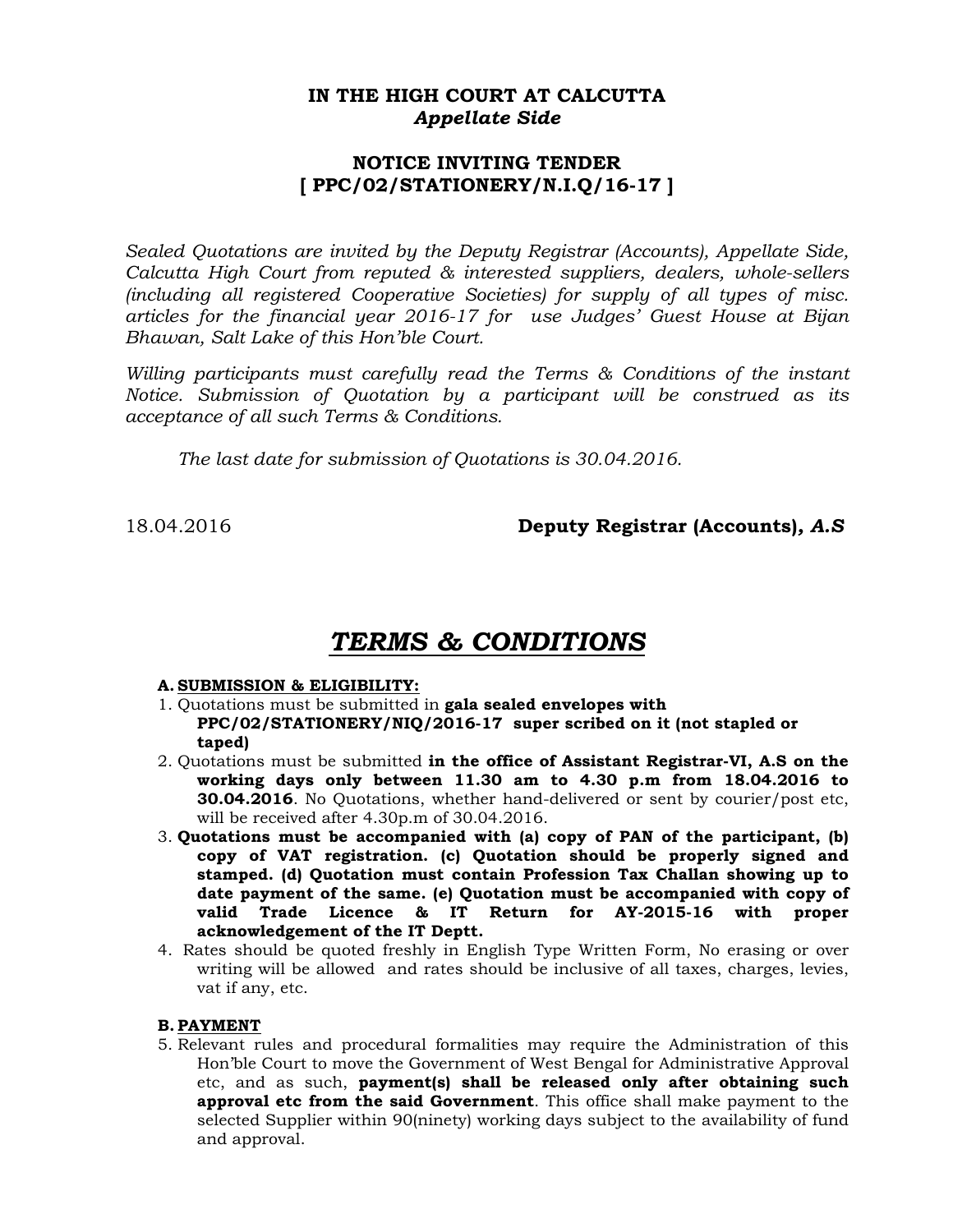### **C.GENERAL**

- 6. Canvassing, in any form, will render disqualification.
- 7. Address and Contact Number(s) of the participants must be clearly mentioned in the Quotation.
- **8. The Competent Authority of this Hon'ble Court may cancel the process at any time without ascribing any reason whatsoever. Further, the Hon'ble Court is not bound to accept the lowest quote, and may award contract to any such participant whose offer will reasonably be held to be substantially responsive.**
- **9. In case the Hon'ble Court deems it necessary to publish any communication in this regard, the same shall be notified in the Official Website & Notice Boards of the A.S Establishment.**
- **10. Quotation Form with total list of misc. stationery articles will be available at the Office of the Assistant Registrar –VI, Appellate Side, High Court Calcutta on the working days only between 11am to 2pm from 18.04.2016 to 29.04.2016.**
- 11.The tender is valid for the financial year 2016-17. It may be extended for further period if considered necessary by the decision of Ld. Purchase Committee.
- 12.Rate will be quoted against each item as per item list available in the website in English in figures. No erasing or overwriting will be allowed.
- 13.All the items quoted should be of reputed make or brand.
- 14.After selection, sample of each article should be kept in the custody of the Forms & Stationery Branch of the Accounts Department.
- 15. Ordered articles should be delivered within 48 hours of the receipt of supply order and the supply should be made as per sample kept in the custody of the Deptt.
- 16.At the time of making payment of bills (i) In case of Registered Dealer who has submitted Sales Tax Return regularly 3% STDS or TCS will be deducted, (ii) In case of Unregistered Firms/ Registered Firms who have not submitted Sales Tax Return regularly 5% STDS or TCS will be deducted.

 $\leftrightarrow$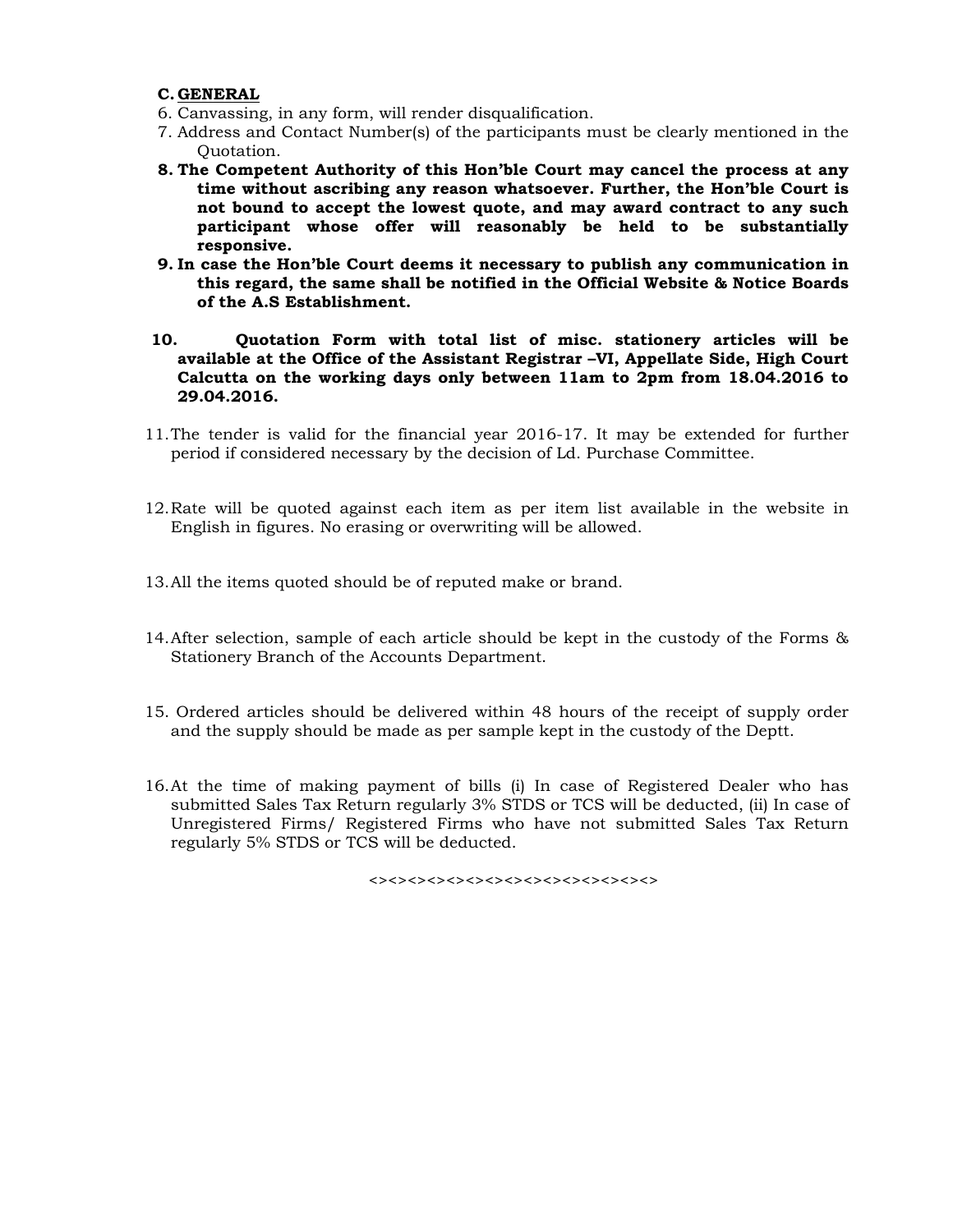# PPC/02/STATIONERY/N.I.Q./16‐17

# LIST OF ARTICLES REQUIRED FOR JUDGES' GUEST HOUSE AT BIJAN BHAWAN,

HA‐334, SALT LAKE, SECTOR‐III, KOLKATA.

# ITEMS

RATE/ITEM(in Rs.)

- 1. RICE POT (CLAYCRAFT) 30NOS.
- 2. GLASS (YEAR) ‐ 100NOS.
- 3. SERVICE SPOON (STEEL) ‐24NOS.
- 4. SALT POT (PLASTIC) ‐24NOS.
- 5. PLASTIC WATER JUG ‐24NOS.
- 6. GLASS WATER JUG ‐60NOS.
- 7. PLASTIC BOTTLE ‐ 24NOS.
- 8. SOUP BOWL with SPOON (CLAY CRAFT6)– 40NOS.
- 9. SMALL BOWL (CLAY CRAFT) 40NOS.
- 10. TEA SPOON (STEEL) ‐ 60NOS.
- 11. TABLE SPOON (STEEL) ‐60NOS.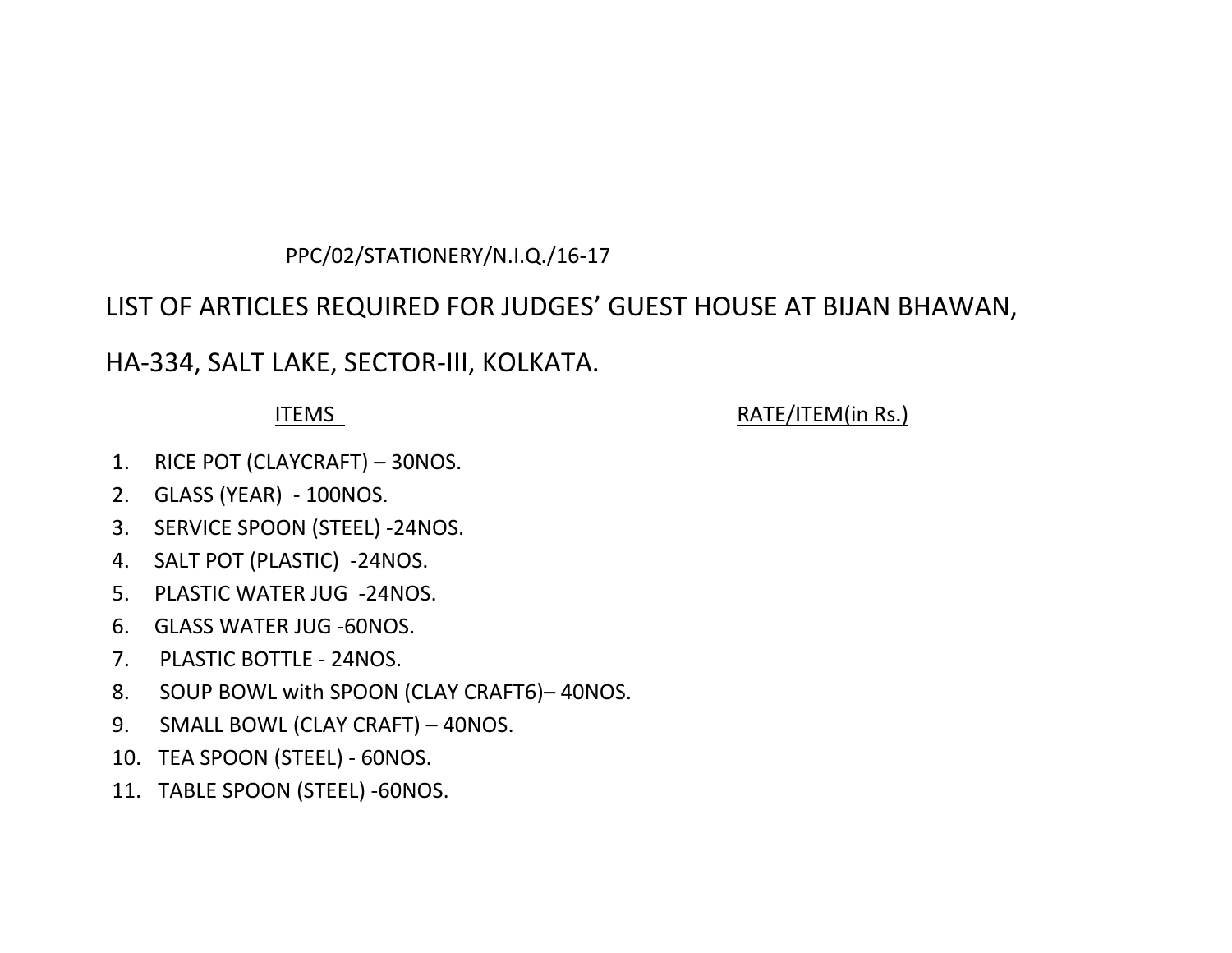- 12. DINNER PLATE (CLAY CRAFT)‐ 60NOS.
- 13. QUARTER PLATE (CLAY CRAFT) 60NOS.

## ITEMS

## RATE/ITEM(in Rs.)

- 14. SAUCE PAN FOR TEA (1 BIG <sup>+</sup> 1 SMALL)
- 15. KNIFE (VEG CUTTING) (CRYSTAL) 6NOS.
- 16. TRAY (fibre) (white colour) ‐20NOS.
- 17. CHOPPING BOARD (PLASTIC) 1NO.
- 18. FORCEPS (IRON ‐ 2NOS.
- 19. TABLE MAT‐ 36NOS
- 20. TABLE CLOTH‐ 12NOS
- 21. DOUBLE BED SHEET (BOMBAY DYEING) (WHITE) 60NOS.
- 22. SINGLE BED SHEET (BOMBAY DYEING) (WHITE) ‐100NOS.
- 23. BEDCOVER (COLOUR+GOODQUALITY+BOTHSIDE USE) 24NOS.
- 24. SMALL PILLOW (SOFT COTTON) 36NOS.
- 25. WHITE HEAD PILLOW COVER 36NOS.
- 26. COLOUR HEAD PILLOW COVER 24NOS.
- 27. SIDE PILLOW COVER COLOUR 36NOS.
- 28. DOOR MAT (BIG SIZE) 12NOS.